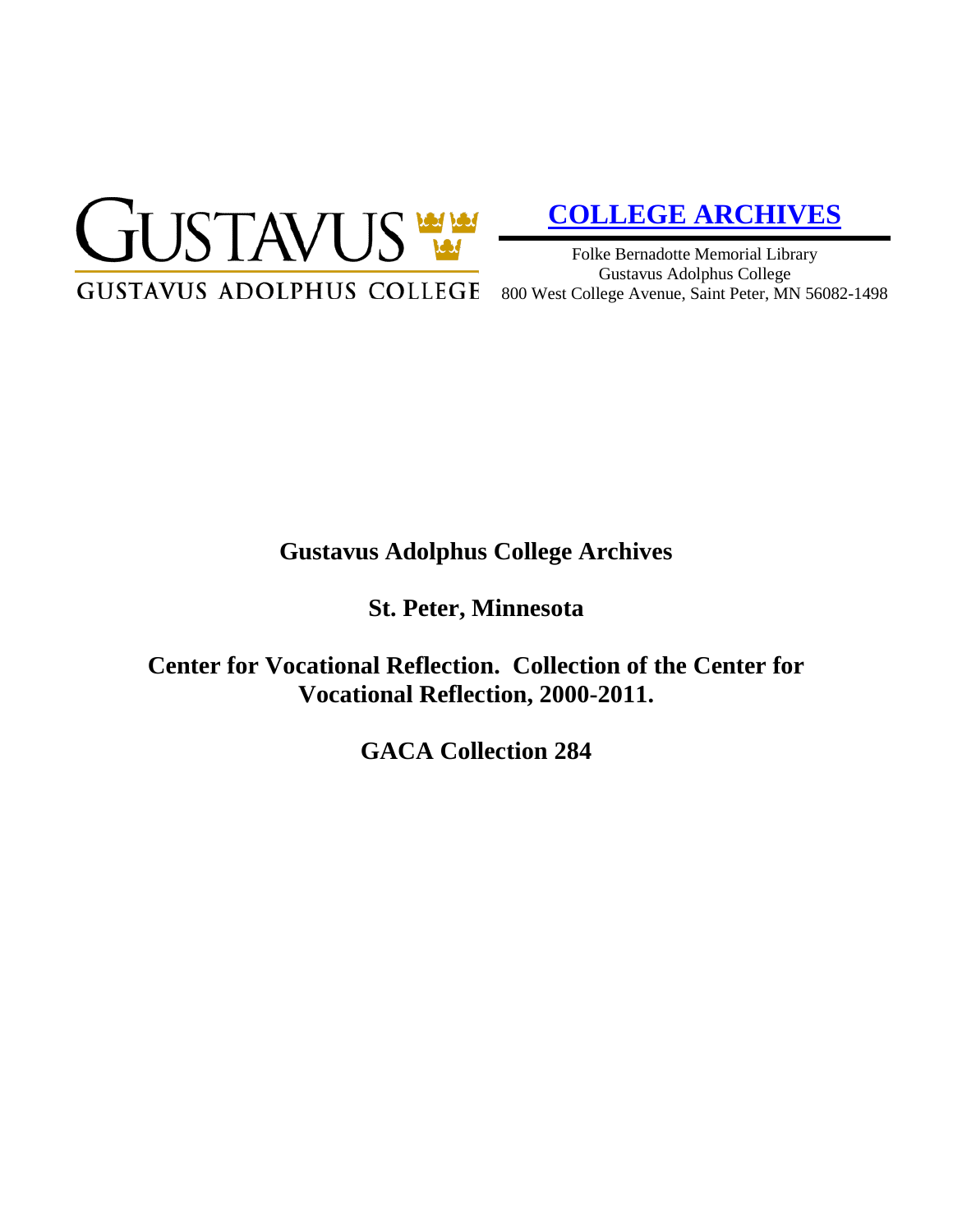**Center for Vocational Reflection. Collection of the Center for Vocational Reflection, 2000-2011. GACA Collection 284. ½ Hollinger box, 1 flat box, and 1 oversize folder.**

### **ABSTRACT:**

The Center for Vocational Reflection collection contains mostly publicity materials made for the Center for Vocational Reflection at Gustavus Adolphus College. Included are programs for concerts, newsletters, informational brochures, posters, and t-shirts. Items date from 2000 when the Center for Vocational Reflection began, until 2011 when it merged with other offices to become part of the Center for Servant Leadership.

#### **ORGANIZATIONAL NOTE:**

*The Center for Vocational Reflection challenges and equips students, faculty, and staff to more intentionally reflect on their vocations–their callings to live out their distinctive gifts, passions, and senses of faith and meaning in ways that benefit their communities and help to address the world's deep needs.*

The Center for Vocational Reflection was started in 2000 with money received from the Lilly Endowment Foundation through a Theological Exploration of Vocation grant. In the spring of 2011, the Center for Servant Leadership was created by merging the Center for Vocational Reflection, the Office of Church Relations, the Community Service Center, and the Career Center.

#### **RESTRICTIONS:**

There are no restrictions on use of this collection for research purposes. The researcher assumes full responsibility for observing all copyright, property, and libel laws as they apply.

Researchers must use collection in accordance with the policies of the College Archives, the Folke Bernadotte Memorial Library, and Gustavus Adolphus College.

#### **COLLECTION CITATION:**

Center for Vocational Reflection. Collection of the Center for Vocational Reflection, 2000- 2011. GACA Collection 284. Gustavus Adolphus College Archives, St. Peter, Minnesota.

#### **ACQUISITION:**

Amy Pehrson transferred part of this collection during February 2011.

Amy Pehrson donated part of this collection during June 2018.

#### **PROCESSED BY:**

Adrianna Darden processed this collection and developed the finding aid during September 2011.

Adrianna Darden processed additional materials and updated the finding aid during July 2018.

#### **SUBJECT HEADINGS:**

Gustavus Adolphus College. Center for Vocational Reflection.